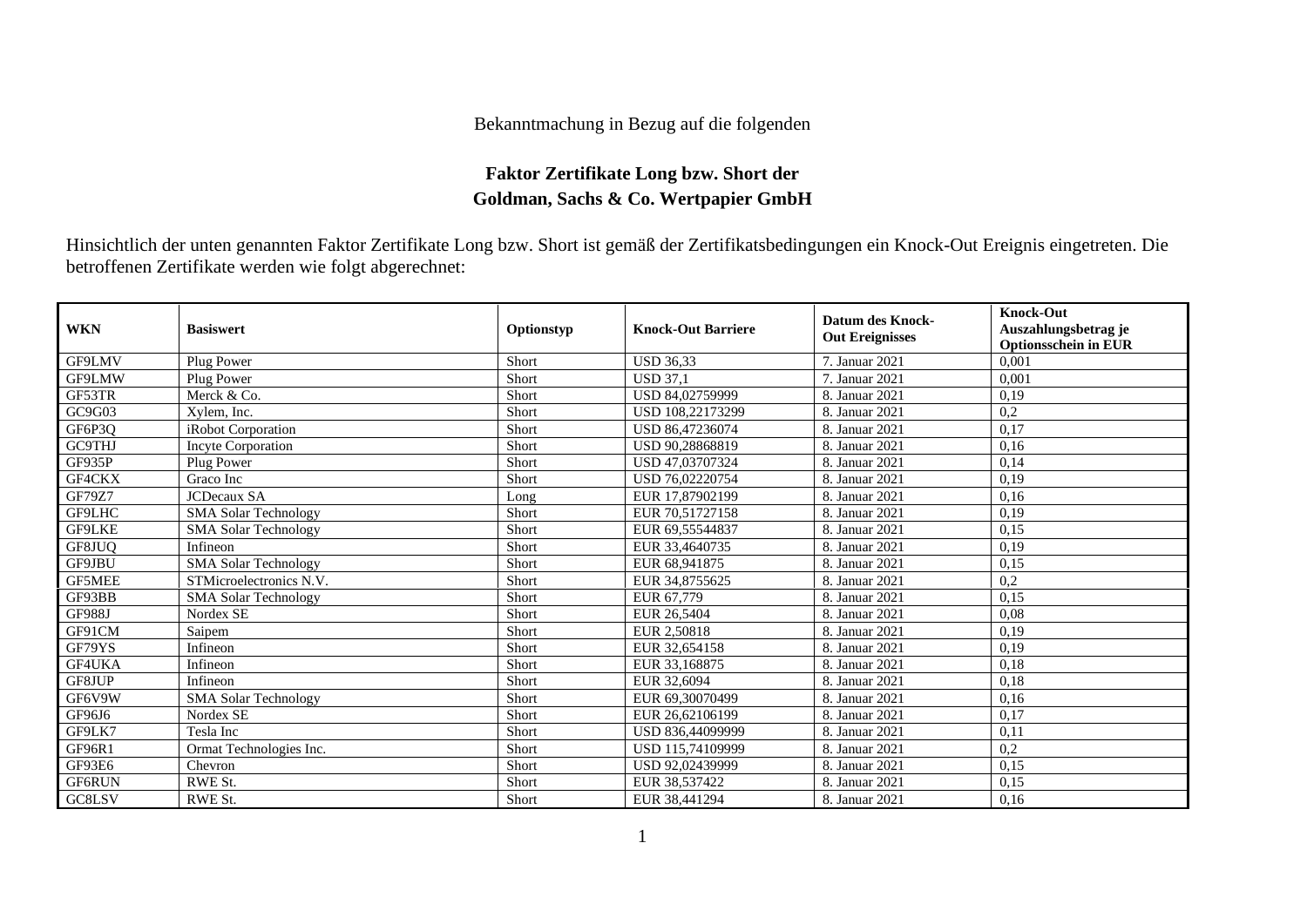| <b>WKN</b>         | <b>Basiswert</b>           | Optionstyp | <b>Knock-Out Barriere</b> | <b>Datum des Knock-</b><br><b>Out Ereignisses</b> | <b>Knock-Out</b><br>Auszahlungsbetrag je<br><b>Optionsschein in EUR</b> |
|--------------------|----------------------------|------------|---------------------------|---------------------------------------------------|-------------------------------------------------------------------------|
| GF6P1G             | Publicis Groupe SA         | Short      | EUR 43,695492             | 8. Januar 2021                                    | 0,2                                                                     |
| GF5049             | Iberdrola                  | Short      | EUR 12,56878349           | 8. Januar 2021                                    | 0,17                                                                    |
| GF8JAK             | Wacker Chemie              | Short      | EUR 121,59543499          | 8. Januar 2021                                    | 0,15                                                                    |
| GF9R5Q             | Tesla Inc                  | Short      | <b>USD 836,441</b>        | 8. Januar 2021                                    | 0,18                                                                    |
| GF9R66             | Tesla Inc                  | Short      | USD 834,890524            | 8. Januar 2021                                    | 0,001                                                                   |
| GF9R58             | Plug Power                 | Short      | USD 49,08702              | 8. Januar 2021                                    | 0,001                                                                   |
| GF9R5D             | Plug Power                 | Short      | USD 49,08702              | 8. Januar 2021                                    | 0,001                                                                   |
| GF9R55             | Plug Power                 | Short      | <b>USD 48,7087</b>        | 8. Januar 2021                                    | 0,001                                                                   |
| GF9R67             | Tesla Inc                  | Short      | USD 834,890524            | 8. Januar 2021                                    | 0,001                                                                   |
| GF9R57             | Plug Power                 | Short      | <b>USD 48,7087</b>        | 8. Januar 2021                                    | 0,001                                                                   |
| GF9R59             | Plug Power                 | Short      | USD 49,08702              | 8. Januar 2021                                    | 0,001                                                                   |
| GF9R51             | Plug Power                 | Short      | <b>USD 48,7087</b>        | 8. Januar 2021                                    | 0,001                                                                   |
| GF99PF             | Tesla Inc                  | Short      | USD 892,61255325          | 8. Januar 2021                                    | 0,19                                                                    |
| GF62B9             | Gartner                    | Short      | USD 169,75667999          | 8. Januar 2021                                    | 0,17                                                                    |
| GC9W47             | McDonald's                 | Short      | USD 216,21959999          | 8. Januar 2021                                    | 0,19                                                                    |
| GC8FC7             | Tesla Inc                  | Short      | USD 938,44599999          | 8. Januar 2021                                    | 0,19                                                                    |
| GF8DS2             | Tripadvisor Inc.           | Short      | USD 36,17112055           | 8. Januar 2021                                    | 0,18                                                                    |
| GF7DP4             | $S\&P 500(r)$ Index        | Short      | USD 3882.41111135         | 8. Januar 2021                                    | 0.19                                                                    |
| GF4X67             | Blackrock                  | Short      | USD 766,478988            | 8. Januar 2021                                    | 0,18                                                                    |
| GF4FEP             | NetEase Inc ADR            | Short      | USD 116,085875            | 8. Januar 2021                                    | 0,2                                                                     |
| GF2MR1             | NASDAQ-100 Index           | Short      | USD 13262,890918339999    | 8. Januar 2021                                    | 0,19                                                                    |
| GF5G34             | Kirkland Lake Gold Ltd.    | Long       | <b>USD 40,6575</b>        | 8. Januar 2021                                    | 0,19                                                                    |
| GF1Z6D             | Arista Networks, Inc.      | Short      | USD 307,068875            | 8. Januar 2021                                    | 0,16                                                                    |
| GF6VBZ             | NRG Energy, Inc.           | Short      | USD 39,0178477            | 8. Januar 2021                                    | 0,14                                                                    |
| GF72WU             | <b>EDF</b>                 | Short      | EUR 13,564192             | 8. Januar 2021                                    | 0,2                                                                     |
| GC8LSX             | RWE St.                    | Short      | EUR 39,0716               | 8. Januar 2021                                    | 0,16                                                                    |
| GF5JTD             | DAX (Performance Index)    | Short      | EUR 14378,906256          | 8. Januar 2021                                    | 0,19                                                                    |
| GF53FQ             | TecDAX (Performance Index) | Short      | EUR 3340,935846           | 8. Januar 2021                                    | 0,16                                                                    |
| GF04E3             | Volkswagen AG - Preferred  | Long       | EUR 145,02851999          | 8. Januar 2021                                    | 0,19                                                                    |
| G <sub>C7HV1</sub> | DAX (Performance Index)    | Short      | EUR 14387,287200000001    | 8. Januar 2021                                    | 0,19                                                                    |
| GF5FVA             | Hasbro, Inc.               | Short      | USD 96,818506             | 8. Januar 2021                                    | 0,16                                                                    |
| GF99QV             | Tripadvisor Inc.           | Short      | USD 35,29746326           | 8. Januar 2021                                    | 0,18                                                                    |
| GF509F             | Ansys inc                  | Short      | USD 372,831428            | 8. Januar 2021                                    | 0,16                                                                    |
| GF74VE             | Tesla Inc                  | Short      | USD 865,00239999          | 8. Januar 2021                                    | 0,18                                                                    |
| GF8Y14             | NetEase Inc ADR            | Short      | <b>USD 114,1278</b>       | 8. Januar 2021                                    | 0,16                                                                    |
| GF99R0             | PROTO LABS, INC            | Short      | USD 190,88137149          | 8. Januar 2021                                    | 0,18                                                                    |
| GF7DV0             | L Brands, Inc.             | Short      | USD 47,32425              | 8. Januar 2021                                    | 0,19                                                                    |
| GF6Z2Y             | F5 Networks, Inc.          | Short      | USD 200,21332603          | 8. Januar 2021                                    | 0,16                                                                    |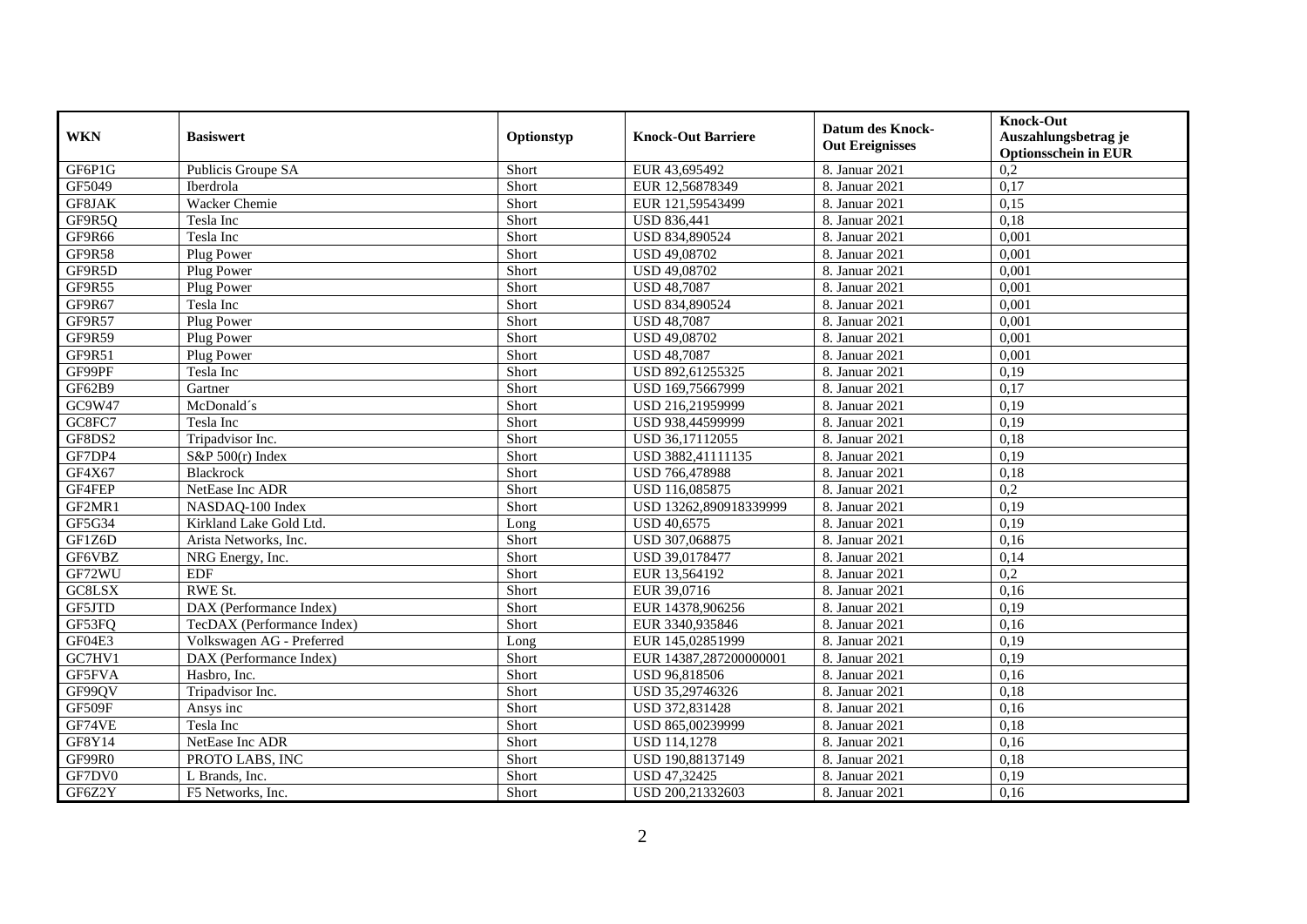| <b>WKN</b>    | <b>Basiswert</b>            | Optionstyp | <b>Knock-Out Barriere</b> | Datum des Knock-<br><b>Out Ereignisses</b> | <b>Knock-Out</b><br>Auszahlungsbetrag je<br><b>Optionsschein in EUR</b> |
|---------------|-----------------------------|------------|---------------------------|--------------------------------------------|-------------------------------------------------------------------------|
| GF8UU0        | Tesla Inc                   | Short      | <b>USD 840,5212</b>       | 8. Januar 2021                             | 0,16                                                                    |
| GF8UU2        | Plug Power                  | Short      | <b>USD 52,019</b>         | 8. Januar 2021                             | 0,18                                                                    |
| GF935Q        | Plug Power                  | Short      | USD 49,32346999           | 8. Januar 2021                             | 0,11                                                                    |
| <b>GF986S</b> | Tesla Inc                   | Short      | USD 834,89052399          | 8. Januar 2021                             | 0,11                                                                    |
| GF6Z2X        | F5 Networks, Inc.           | Short      | USD 194,94603199          | 8. Januar 2021                             | 0,2                                                                     |
| GF99PE        | Tesla Inc                   | Short      | USD 832,36079999          | 8. Januar 2021                             | 0.15                                                                    |
| GF79S1        | Plug Power                  | Short      | <b>USD 52,019</b>         | 8. Januar 2021                             | 0,18                                                                    |
| GF72Q7        | Nektar Therapeutics         | Short      | <b>USD 18,99804</b>       | 8. Januar 2021                             | 0,15                                                                    |
| GF6J9A        | Maxim                       | Short      | USD 95,929888             | 8. Januar 2021                             | 0,18                                                                    |
| GF4P08        | Chipotle                    | Short      | USD 1397,418196           | 8. Januar 2021                             | 0,19                                                                    |
| GF5Z8S        | <b>CSX</b> Corporation      | Short      | USD 96,042242             | 8. Januar 2021                             | 0,18                                                                    |
| GF2PYT        | <b>Union Pacific</b>        | Short      | USD 217,272208            | 8. Januar 2021                             | 0,16                                                                    |
| GF6V66        | Volkswagen AG - Preferred   | Long       | EUR 145,23599999          | 8. Januar 2021                             | 0,16                                                                    |
| GF5YW2        | Centene Corp                | Short      | USD 65,07519535           | 7. Januar 2021                             | 0.08                                                                    |
| GC8LNM        | Nvidia                      | Long       | USD 504,39999999          | 7. Januar 2021                             | 0,15                                                                    |
| GF6ZCC        | United Rentals, Inc.        | Short      | USD 251,01954757          | 7. Januar 2021                             | 0,16                                                                    |
| GF4URU        | UnitedHealth Group          | Short      | USD 358,72992             | 7. Januar 2021                             | $\overline{0.2}$                                                        |
| GF67WP        | Nvidia                      | Long       | USD 511,70413834          | 7. Januar 2021                             | 0,19                                                                    |
| GF7Y9X        | <b>Bank of America Corp</b> | Short      | USD 31,79191249           | 7. Januar 2021                             | 0,16                                                                    |
| GF8Y0N        | Macy's, Inc.                | Short      | USD 12,26578419           | 7. Januar 2021                             | 0,17                                                                    |
| GF6ZBM        | KeyCorp                     | Short      | USD 17,6354099            | 7. Januar 2021                             | 0,11                                                                    |
| GF7515        | HeidelbergCement            | Short      | EUR 67,04469599           | 7. Januar 2021                             | 0.15                                                                    |
| GF5YVR        | HeidelbergCement            | Short      | EUR 67,60919999           | 7. Januar 2021                             | 0,18                                                                    |
| GC82RK        | Baver                       | Short      | EUR 52,9729               | 7. Januar 2021                             | 0,2                                                                     |
| GF89ZR        | Zions Bancorporation, N.A.  | Short      | USD 46,27928087           | 7. Januar 2021                             | 0,001                                                                   |
| GF6Z46        | Bayer                       | Short      | EUR 52,530602             | 7. Januar 2021                             | 0,16                                                                    |
| GF6PBH        | <b>ING</b> Groep            | Short      | EUR 8,3785442             | 7. Januar 2021                             | 0,18                                                                    |
| GF9J96        | <b>VERBUND AG</b>           | Short      | EUR 75,58199999           | 7. Januar 2021                             | 0,18                                                                    |
| GF4F67        | <b>VERBUND AG</b>           | Short      | EUR 77,27888999           | 7. Januar 2021                             | 0,18                                                                    |
| GF7VJK        | Tetra Tech Inc              | Short      | USD 123,86419773          | 7. Januar 2021                             | 0,001                                                                   |
| <b>GF5BTN</b> | Nvidia                      | Long       | USD 509,71561875          | 7. Januar 2021                             | 0,19                                                                    |
| GF5W0R        | Nvidia                      | Long       | USD 504,65773847          | 7. Januar 2021                             | 0,16                                                                    |
| GF5SHG        | Centene Corp                | Short      | USD 65,07519535           | 7. Januar 2021                             | 0.03                                                                    |
| GF67XS        | Centene Corp                | Short      | USD 64,80797255           | 7. Januar 2021                             | 0.07                                                                    |
| GF939T        | The Trade Desk, Inc.        | Long       | USD 749,60583749          | 7. Januar 2021                             | 0,18                                                                    |
| GF5G0A        | The Trade Desk, Inc.        | Long       | USD 738,99136336          | 7. Januar 2021                             | 0,18                                                                    |
| GF56A0        | Nvidia                      | Long       | USD 509,59999999          | 7. Januar 2021                             | 0,12                                                                    |
| GF5BTK        | Nvidia                      | Long       | <b>USD 508,872</b>        | 7. Januar 2021                             | 0,2                                                                     |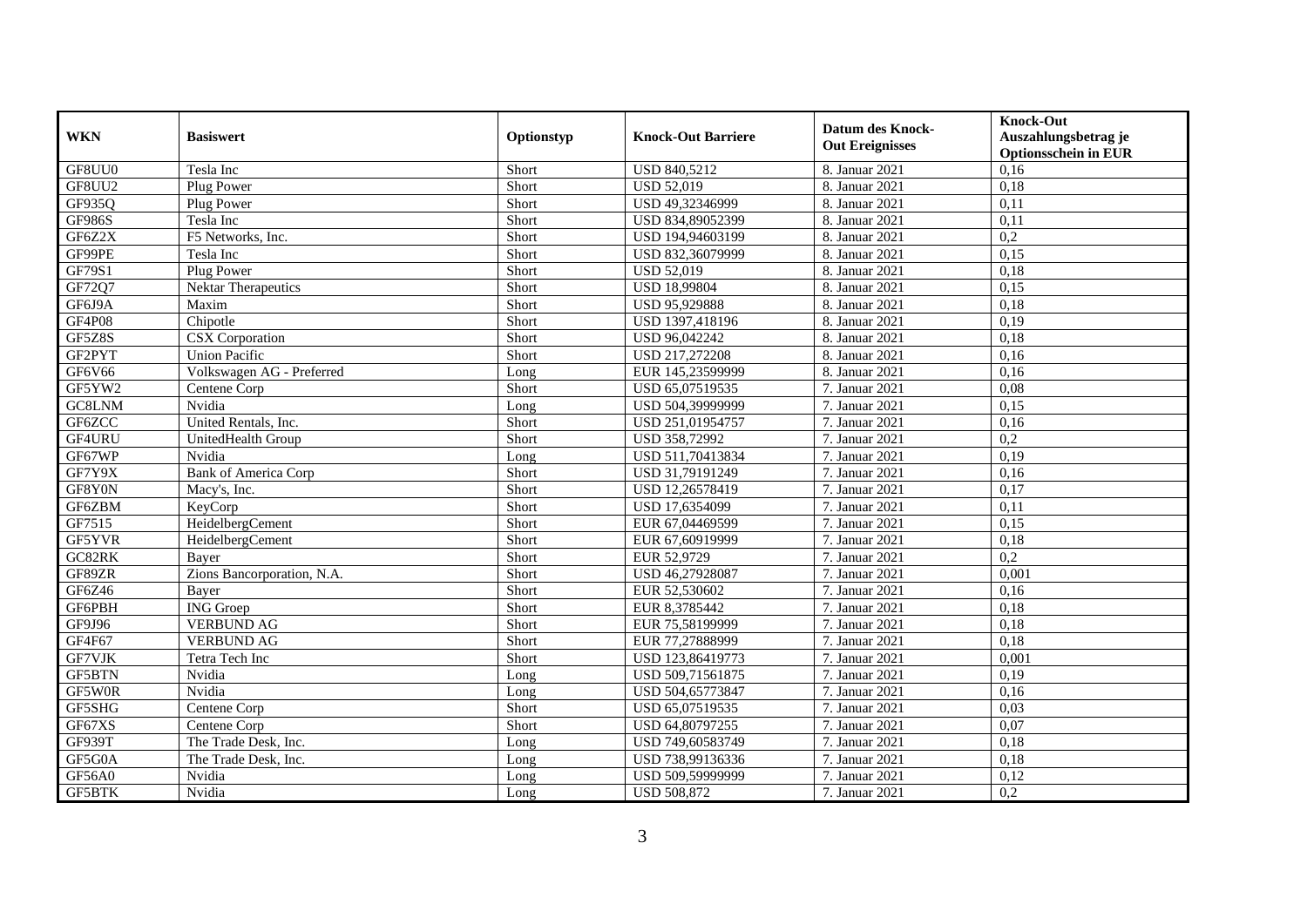| <b>WKN</b>    | <b>Basiswert</b>                             | Optionstyp | <b>Knock-Out Barriere</b> | <b>Datum des Knock-</b><br><b>Out Ereignisses</b> | <b>Knock-Out</b><br>Auszahlungsbetrag je<br><b>Optionsschein in EUR</b> |
|---------------|----------------------------------------------|------------|---------------------------|---------------------------------------------------|-------------------------------------------------------------------------|
| GF93D3        | <b>Albemarle Corporation</b>                 | Short      | USD 172,90261943          | 7. Januar 2021                                    | 0,19                                                                    |
| GF6RHL        | Fifth Third Bancorp                          | Short      | USD 28,80435227           | 7. Januar 2021                                    | 0,19                                                                    |
| GF6JHT        | <b>SVB</b> Financial Group                   | Short      | USD 402,86449383          | 7. Januar 2021                                    | 0,15                                                                    |
| GF4C53        | Vulcan Materials Company                     | Short      | USD 157,2481837           | 7. Januar 2021                                    | 0,09                                                                    |
| GF7525        | PNC Financial Services Group, Inc.           | Short      | USD 159,859314            | 7. Januar 2021                                    | 0,2                                                                     |
| <b>GF6RNL</b> | Jungheinrich                                 | Short      | EUR 40,52013916           | 7. Januar 2021                                    | 0.19                                                                    |
| GF4LDG        | Thermo Fisher Scientific, Inc.               | Short      | USD 495,593494            | 7. Januar 2021                                    | 0,16                                                                    |
| <b>GF754F</b> | Citigroup                                    | Short      | USD 67,20749999           | 7. Januar 2021                                    | 0,17                                                                    |
| GF84Z4        | MasTec Inc                                   | Short      | USD 80,99919999           | 7. Januar 2021                                    | 0,16                                                                    |
| GF916H        | Albemarle Corporation                        | Short      | USD 179,14480999          | 7. Januar 2021                                    | 0,16                                                                    |
| GF93BJ        | Sunrun                                       | Short      | USD 87,98060999           | 7. Januar 2021                                    | 0,15                                                                    |
| GF6Z9V        | <b>Applied Materials</b>                     | Short      | USD 93,10074999           | 7. Januar 2021                                    | 0,17                                                                    |
| GF77E4        | L Brands, Inc.                               | Short      | <b>USD 44,421</b>         | 7. Januar 2021                                    | 0,18                                                                    |
| GF89Y0        | Freeport-McMoRan                             | Short      | USD 30.91399999           | 7. Januar 2021                                    | 0,17                                                                    |
| GF77P2        | <b>Bank of America Corp</b>                  | Short      | <b>USD 33,1145</b>        | 7. Januar 2021                                    | 0,16                                                                    |
| GF7QR0        | Citigroup                                    | Short      | <b>USD 66,555</b>         | 7. Januar 2021                                    | 0,15                                                                    |
| <b>GF986R</b> | Tesla Inc                                    | Short      | USD 773,443138            | 7. Januar 2021                                    | 0,2                                                                     |
| <b>GF77P1</b> | <b>Bank of America Corp</b>                  | Short      | <b>USD 32,83801</b>       | 7. Januar 2021                                    | 0,17                                                                    |
| GF8VLK        | Freeport-McMoRan                             | Short      | USD 30,85669599           | 7. Januar 2021                                    | 0,17                                                                    |
| GF96J5        | Nordex SE                                    | Short      | EUR 25,5751128            | 7. Januar 2021                                    | 0,14                                                                    |
| GF7572        | Amadeus                                      | Long       | EUR 55,82006599           | 7. Januar 2021                                    | 0,16                                                                    |
| GF8JMY        | Schneider Electric                           | Short      | EUR 127,04874999          | 7. Januar 2021                                    | 0,2                                                                     |
| GF8JMV        | Schneider Electric                           | Short      | EUR 126,42899999          | 7. Januar 2021                                    | 0,14                                                                    |
| GF7A4E        | Voestalpine                                  | Short      | EUR 31,1527               | 7. Januar 2021                                    | 0,19                                                                    |
| GF4P63        | <b>Bureau Veritas SA</b>                     | Short      | EUR 22,848718             | 7. Januar 2021                                    | 0.19                                                                    |
| GF6ZC4        | Krones                                       | Short      | EUR 71,35884446           | 7. Januar 2021                                    | 0,16                                                                    |
| <b>GF1EKY</b> | Deutsche Post                                | Short      | EUR 40,978568             | 7. Januar 2021                                    | 0,19                                                                    |
| GF77V2        | Umicore N.V.                                 | Short      | EUR 42,827302             | 7. Januar 2021                                    | 0.15                                                                    |
| GF6ALA        | Stora Enso                                   | Short      | EUR 16,19657982           | 7. Januar 2021                                    | 0,16                                                                    |
| GF8TXX        | HeidelbergCement                             | Short      | EUR 68,29185598           | 7. Januar 2021                                    | 0,18                                                                    |
| GF4RUN        | COMPAGNIE DE SAINT GOBAIN SA                 | Short      | EUR 41,7303184            | 7. Januar 2021                                    | 0,14                                                                    |
| GF9J8M        | <b>VERBUND AG</b>                            | Short      | EUR 77,85131248           | 7. Januar 2021                                    | 0.19                                                                    |
| GF9J94        | <b>VERBUND AG</b>                            | Short      | EUR 77,56296049           | 7. Januar 2021                                    | 0,17                                                                    |
| GF89QY        | FATE THERAPEUTICS, INC.                      | Short      | USD 107,5073623           | 7. Januar 2021                                    | 0,15                                                                    |
| GF8LS0        | Fifth Third Bancorp                          | Short      | USD 31,482504             | 7. Januar 2021                                    | 0,18                                                                    |
| GF7QB1        | Tesla Inc                                    | Short      | USD 784,32925             | 7. Januar 2021                                    | 0,18                                                                    |
| GF910E        | Plug Power                                   | Short      | <b>USD 39,326</b>         | 7. Januar 2021                                    | 0,001                                                                   |
| GF9JA5        | Alibaba Group Holding Limited ADR (New York) | Long       | USD 223,0578              | 7. Januar 2021                                    | 0,14                                                                    |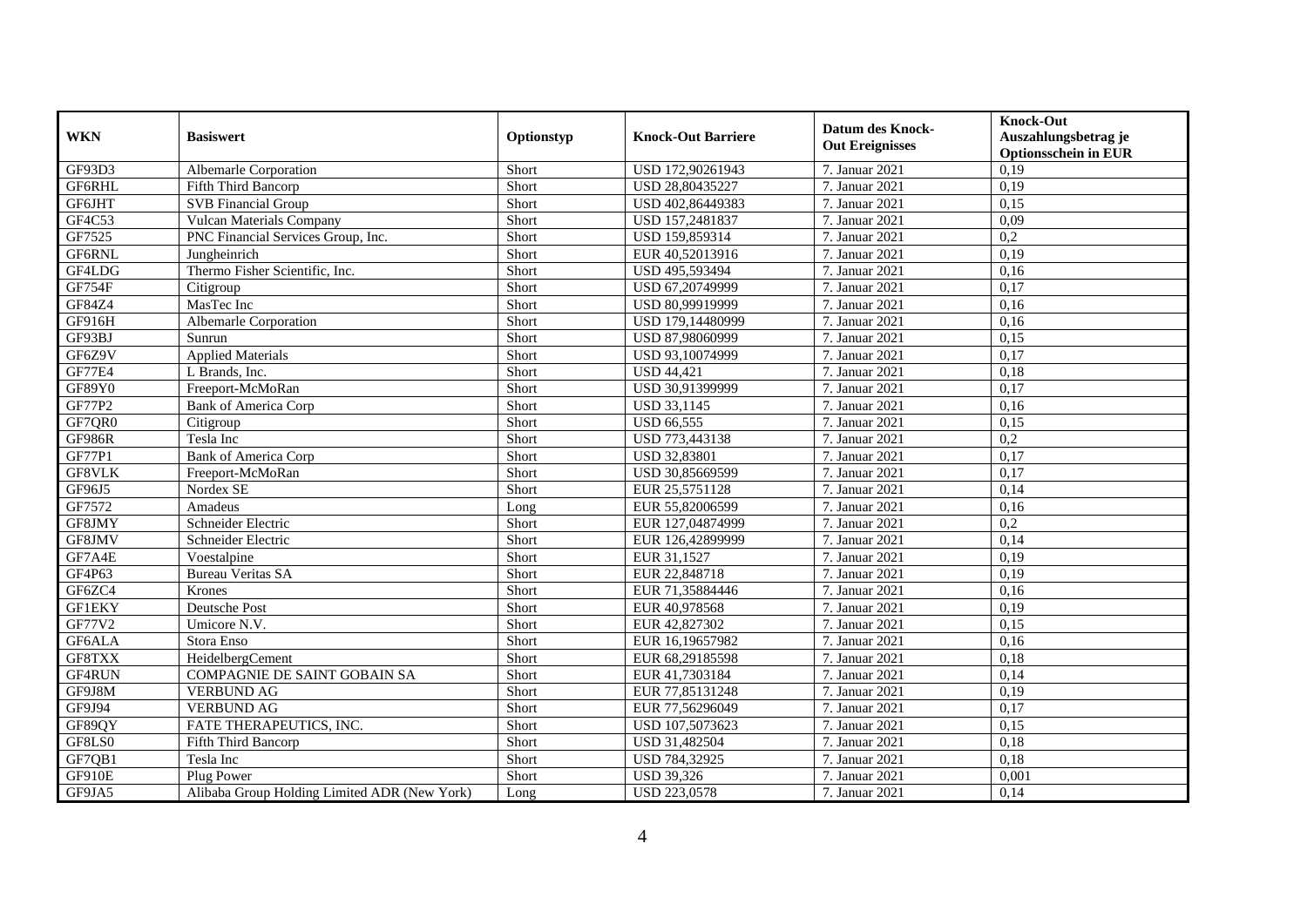| <b>WKN</b>    | <b>Basiswert</b>                   | Optionstyp | <b>Knock-Out Barriere</b> | <b>Datum des Knock-</b><br><b>Out Ereignisses</b> | <b>Knock-Out</b><br>Auszahlungsbetrag je<br><b>Optionsschein in EUR</b> |
|---------------|------------------------------------|------------|---------------------------|---------------------------------------------------|-------------------------------------------------------------------------|
| GF8JX4        | Darling Ingredients Inc.           | Short      | USD 65,24124999           | 7. Januar 2021                                    | 0,18                                                                    |
| GF7DK9        | Square                             | Short      | USD 237,49338876          | 7. Januar 2021                                    | 0,18                                                                    |
| GF4PC8        | Orange SA                          | Short      | EUR 10,34224999           | 7. Januar 2021                                    | 0,19                                                                    |
| GC4XSM        | Orange SA                          | Short      | EUR 10,39269999           | 7. Januar 2021                                    | 0,17                                                                    |
| GF7QLR        | <b>EOG</b> Resources               | Short      | USD 57,63315255           | 7. Januar 2021                                    | 0,2                                                                     |
| GF8UZ3        | Nordex SE                          | Short      | EUR 25,95306405           | 7. Januar 2021                                    | 0,14                                                                    |
| GF77QT        | Walgreens Boots Alliance, Inc.     | Short      | USD 45,85206575           | 7. Januar 2021                                    | 0,15                                                                    |
| GF3AEN        | <b>Nike</b>                        | Short      | USD 145,39628999          | 7. Januar 2021                                    | 0,2                                                                     |
| GF99RP        | Ormat Technologies Inc.            | Short      | USD 111,14031383          | 7. Januar 2021                                    | 0,14                                                                    |
| GF77E5        | L Brands, Inc.                     | Short      | USD 45,43388415           | 7. Januar 2021                                    | 0,18                                                                    |
| GF96R0        | Ormat Technologies Inc.            | Short      | USD 110,03195623          | 7. Januar 2021                                    | 0,17                                                                    |
| GF7YEJ        | Citigroup                          | Short      | USD 68,04922499           | 7. Januar 2021                                    | 0,14                                                                    |
| GF7A30        | JP Morgan Chase                    | Short      | USD 136,86462             | 7. Januar 2021                                    | 0,17                                                                    |
| <b>GF918F</b> | Wells Fargo & Company              | Short      | USD 34,010676             | 7. Januar 2021                                    | 0,14                                                                    |
| GF72H3        | The Charles Schwab Corporation     | Short      | USD 58,63857399           | 7. Januar 2021                                    | 0,16                                                                    |
| GF96PC        | Diamondback Energy Inc             | Short      | <b>USD 58,595328</b>      | 7. Januar 2021                                    | 0,14                                                                    |
| GF6RTY        | <b>SMA Solar Technology</b>        | Short      | EUR 65,67374999           | 7. Januar 2021                                    | 0,18                                                                    |
| <b>GF9LKK</b> | Tesla Inc                          | Short      | <b>USD 771.0996</b>       | 7. Januar 2021                                    | 0,001                                                                   |
| GF9LJ7        | Tesla Inc                          | Short      | USD 773,443138            | 7. Januar 2021                                    | 0,001                                                                   |
| GF89SR        | Tesla Inc                          | Short      | USD 825,914226            | 7. Januar 2021                                    | 0,19                                                                    |
| GF8JVG        | Hess Corp.                         | Short      | USD 62,14309198           | 7. Januar 2021                                    | 0.18                                                                    |
| GF62G2        | Nvidia                             | Short      | USD 537,67221342          | 7. Januar 2021                                    | 0.19                                                                    |
| GF67RG        | NASDAQ-100 Index                   | Short      | USD 13133,10238679        | 7. Januar 2021                                    | 0,19                                                                    |
| GF62AS        | Dow Jones Industrial Average Index | Short      | USD 31491,289167129999    | 7. Januar 2021                                    | 0,18                                                                    |
| GF1EP9        | Cisco Systems                      | Short      | USD 45,50999999           | 7. Januar 2021                                    | 0,19                                                                    |
| GC9W7N        | Amgen                              | Short      | USD 238,24155             | 7. Januar 2021                                    | 0,19                                                                    |
| GC7VLH        | Keysight Technologies              | Short      | USD 141,94911899          | 7. Januar 2021                                    | 0,17                                                                    |
| GC7APC        | <b>Avery Dennison Corporation</b>  | Short      | USD 164,83034499          | 7. Januar 2021                                    | 0,16                                                                    |
| GF7UVL        | Concho Resources Inc.              | Short      | USD 66,04459198           | 7. Januar 2021                                    | 0.19                                                                    |
| GF6VCB        | CME Group Inc.                     | Short      | USD 201,7452243           | 7. Januar 2021                                    | 0,19                                                                    |
| GF5C7M        | <b>TAL Education Group</b>         | Long       | USD 63,95239856           | 7. Januar 2021                                    | 0,2                                                                     |
| GF53QC        | Wells Fargo & Company              | Short      | <b>USD 34,6514</b>        | 7. Januar 2021                                    | 0,2                                                                     |
| GF4ZYG        | Johnson & Johnson                  | Short      | USD 163,250362            | 7. Januar 2021                                    | 0.19                                                                    |
| GF4ZXD        | FedEx Corp.                        | Long       | USD 241,98083015          | 7. Januar 2021                                    | 0,19                                                                    |
| GF4URV        | UnitedHealth Group                 | Short      | USD 366,958378            | 7. Januar 2021                                    | 0,19                                                                    |
| GF4P7E        | <b>Assurant Inc</b>                | Short      | USD 140,90213             | 7. Januar 2021                                    | 0,18                                                                    |
| GF48Z4        | <b>Amphenol Corporation</b>        | Short      | USD 137,33975             | 7. Januar 2021                                    | 0,19                                                                    |
| GF049A        | MetLife, Inc.                      | Short      | USD 51,55054699           | 7. Januar 2021                                    | 0,2                                                                     |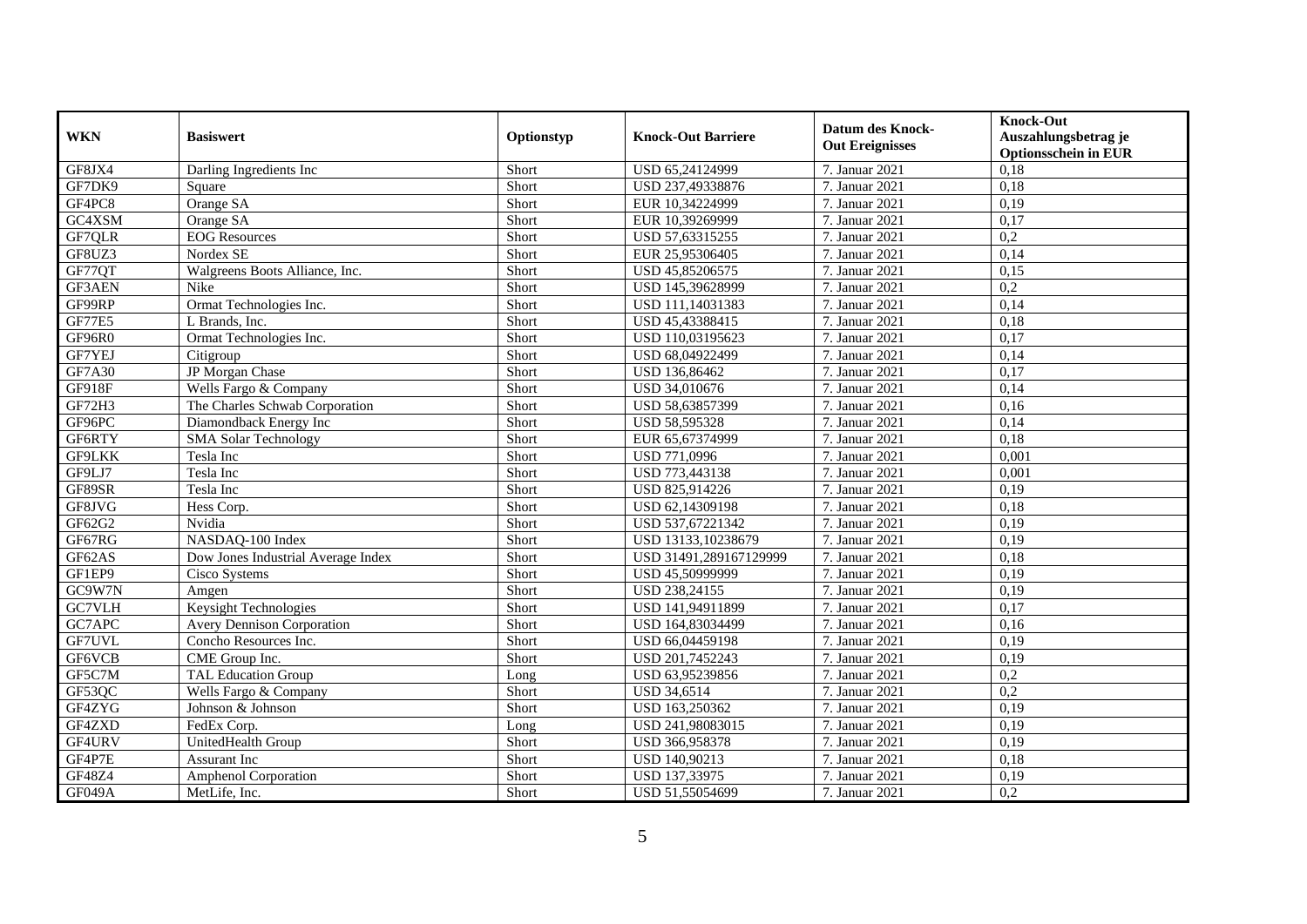| <b>WKN</b>    | <b>Basiswert</b>            | Optionstyp | <b>Knock-Out Barriere</b> | <b>Datum des Knock-</b><br><b>Out Ereignisses</b> | <b>Knock-Out</b><br>Auszahlungsbetrag je<br><b>Optionsschein in EUR</b> |
|---------------|-----------------------------|------------|---------------------------|---------------------------------------------------|-------------------------------------------------------------------------|
| <b>GC757B</b> | Merck & Co.                 | Short      | USD 84,85139999           | 7. Januar 2021                                    | 0,2                                                                     |
| GC757D        | Merck & Co.                 | Short      | USD 85,91410199           | 7. Januar 2021                                    | 0,18                                                                    |
| <b>GC757R</b> | Coca Cola                   | Long       | USD 49,438872             | 7. Januar 2021                                    | 0,18                                                                    |
| GC74FE        | <b>Lockheed Martin</b>      | Long       | USD 339,99050699          | 7. Januar 2021                                    | 0,19                                                                    |
| GB6882        | $S\&P 500(r)$ Index         | Short      | USD 4122,4048613          | 7. Januar 2021                                    | 0,2                                                                     |
| GF681L        | Cabot Oil & Gas             | Short      | USD 17,435298             | 7. Januar 2021                                    | 0,19                                                                    |
| GF4XJ5        | CarMax, Inc.                | Short      | USD 100,05634399          | 7. Januar 2021                                    | 0,18                                                                    |
| GF6RNS        | Cadence                     | Short      | USD 136,29121989          | 7. Januar 2021                                    | 0,2                                                                     |
| GF98LE        | L Brands, Inc.              | Short      | USD 47,13992056           | 7. Januar 2021                                    | 0,16                                                                    |
| GF72TB        | <b>Baker Hughes Company</b> | Short      | USD 22,71399999           | 7. Januar 2021                                    | 0,18                                                                    |
| GF8LVR        | Société Générale            | Short      | EUR 18,31512              | 7. Januar 2021                                    | 0,2                                                                     |
| GF67QL        | DAX (Performance Index)     | Short      | EUR 14169,809399989999    | 7. Januar 2021                                    | 0,2                                                                     |
| GF1ACE        | Covestro AG                 | Short      | EUR 54,67625              | 7. Januar 2021                                    | 0,16                                                                    |
| GC6ZT7        | Credit Suisse Group AG      | Short      | CHF 12,70252199           | 7. Januar 2021                                    | 0,17                                                                    |
| GF22G6        | FMC Corporation             | Short      | USD 123,09224999          | 7. Januar 2021                                    | 0,17                                                                    |
| GF7531        | Société Générale            | Short      | EUR 18,3402584            | 7. Januar 2021                                    | 0,19                                                                    |
| GF6ZB3        | Fortum OYJ                  | Short      | EUR 21,15727142           | 7. Januar 2021                                    | 0,19                                                                    |
| GF5ZDO        | Intesa Sanpaolo S.p.A.      | Short      | EUR 2,00664599            | 7. Januar 2021                                    | 0.19                                                                    |
| <b>GF5K84</b> | NN Group                    | Short      | EUR 36,954252             | 7. Januar 2021                                    | 0,18                                                                    |
| GF4XDE        | Heineken                    | Short      | EUR 92,45712799           | 7. Januar 2021                                    | 0,19                                                                    |
| GF4LCG        | RWE St.                     | Short      | EUR 37,342384             | 7. Januar 2021                                    | $\overline{0.2}$                                                        |
| GF45MU        | Covestro AG                 | Short      | EUR 54,67625              | 7. Januar 2021                                    | 0.19                                                                    |
| GF3T8F        | Siemens                     | Short      | EUR 124,488232            | 7. Januar 2021                                    | 0,15                                                                    |
| GC7VTU        | Prosus NV                   | Long       | EUR 83,79655399           | 7. Januar 2021                                    | 0,14                                                                    |
| GF7A0M        | Teladoc Health Inc          | Short      | USD 222,19424096          | 7. Januar 2021                                    | 0,2                                                                     |
| GF5YWW        | Deutsche Bank               | Short      | EUR 9,580732              | 7. Januar 2021                                    | 0,14                                                                    |
| GF45ST        | Nvidia                      | Short      | <b>USD 530,4</b>          | 7. Januar 2021                                    | 0,17                                                                    |
| GC82UL        | Deutsche Telekom            | Short      | EUR 15,45392549           | 7. Januar 2021                                    | 0,18                                                                    |
| GC1WVW        | $K+SAG$                     | Short      | EUR 10,54679999           | 7. Januar 2021                                    | 0,19                                                                    |
| GC01L9        | Orange SA                   | Short      | EUR 10,46837499           | 7. Januar 2021                                    | 0,19                                                                    |
| GF89SQ        | Tesla Inc                   | Short      | <b>USD 803,8223</b>       | 7. Januar 2021                                    | 0,19                                                                    |
| GF8LNZ        | DuPont de Nemours, Inc.     | Short      | <b>USD 80,8911</b>        | 7. Januar 2021                                    | 0,2                                                                     |
| <b>GF89R7</b> | Evraz                       | Short      | GBP 5,27510359            | 7. Januar 2021                                    | 0.15                                                                    |
| GF7V2H        | NetEase Inc ADR             | Short      | USD 111,57663763          | 7. Januar 2021                                    | 0,16                                                                    |
| GF8UZ1        | Mosaic Co                   | Short      | USD 27,6444684            | 7. Januar 2021                                    | 0,15                                                                    |
| GF6AJE        | Micron Technology           | Short      | USD 80,001625             | 7. Januar 2021                                    | 0,17                                                                    |
| GF7DZH        | Telefonica                  | Short      | EUR 3,59160999            | 7. Januar 2021                                    | 0,16                                                                    |
| GF1Z0H        | Kansas City Southern        | Short      | USD 215,68994199          | 7. Januar 2021                                    | 0,19                                                                    |